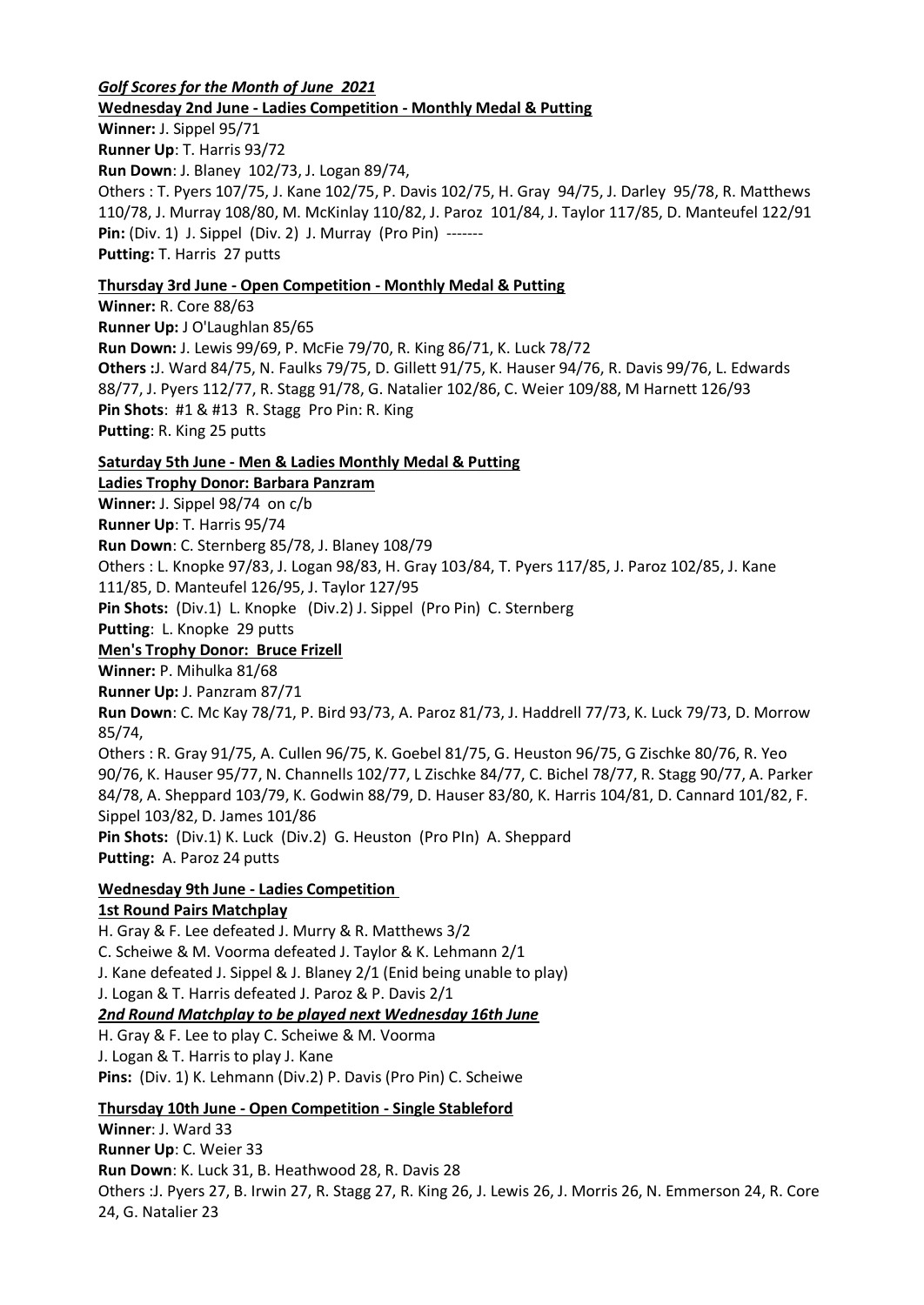**Pins**: (All In) B. Irwin (Pro Pin) G. Natalier (Div.1) J. Ward (Div.2) R. core

**Saturday 12th June - Patrons Day - Single Stableford Sponsored by: Club Patron Roley Hovey Ladies Div. 1 Winner:** J. Paroz 37 **Div. 1 Runner Up**: C. Sternberg 33 **Div. 1 3rd Place**: T. Harris 32 **Div. 2 Winner:** J. Kane 33 **Div. 2 Runner Up**: J. Murray 29 **Div. 2 3rd Place**: T. Pyers 27 **Overall Run Down**: H. Gray 30, M. Voorma 30, L. Knopke 30, F. Lee 30 Others : B. Panzram 28, J. Logan 27, P. Davis 27, J. Sippel 22, S. Littlejohns 20, D. Manteufel 18 **Pins**: (Div.1) J. Paroz (Div.2) S. Littlejohns (Pro Pin) P. Davis **Men's Div. 1 Winner**: B. Spall 37 **Div. 1 Runner Up**: S. Luck 36 **Div. 1 3rd Place**: C. Bichel 35 on c/b **Div. 2 Winner:** R. Stagg 39 **Div. 2 Runner Up**: D. Morrow 38 **Div. 2 3rd Place:** R. Gray 36 **Overall Run Down**: A. Paroz 35, L. Wilton 35, S. Larkin 34, G Zischke 32, J Ward 32, A. Cullen 32, M. Acutt 31, N. Faulks 31, K. Luck 31, L Zischke 31 Others : D. Riley 30, F. Sippel 30, P. Mc Fie 30, P. Mihulka 29, A. Parker 28, R. Davis 28, G. Heuston 28, K. Goebel 27, K. Faulks 26, C. Lee 25, T. Stapleford 25, P. Bird 25, D Fullerton 24, D. Cannard 23, N. Channells 23, D. James 20 **Pins:** (Div.1) A. Parker (Div.2) M. Acutt (Pro Pin) C. Bichel **Members Draw**: Todd Dennien (not present) Jackpot next week \$300! **Wednesday 16th June - Ladies Competition - Single Stroke Trophy Donor: Jody Edwards Winner:** J. Sippel 97/73 **Runner Up**: B. Panzram 88/77

**Run Down**: P. Davis 105/78, J. Blaney 107/78 Others :T. Pyers 114/81, R. Matthews 113/82, J. Darley 100/83, J. Paroz 101/84, J. Murray 113/84, J. Taylor 119/87 **Pin Shots**: (Div.1) J. Darley (Div. 2) J. Murray (Pro Pin) ----- *Also 2nd Round Pairs Matchplay* J. Logan & T. Harris defeated J. Kane & E. Llewellyn (absent) 8/6 C. Scheiwe & M. Voorma defeated J. Gray & F. Lee 1 up

*Final Round to be played next Wednesday 23rd June*

J. Logan & T. Harris to play C. Scheiwe & M. Voorma

**Thursday 17th June - Open Competition - Single Stableford**

**Winner:** S. Luck 35 **Runner Up**: P. McFie 35 **Run Down**: R. Core 34, R. King 32, R. Yeo 32 Others :K. Luck 31, J. Ward 29, J. Pyers 28, A. Cullen 27, C. Weier 25, R. Davis 25, J. Lewis 23, G. Natalier 19, **Pin Shot**: S. Luck

**Saturday 19th June - Men & Ladies Single Stableford Trophy Donor: Derryn James Ladies Winner:** T. Harris 35 **Runner Up**: J. Kane 35 **Run Down**: H. Gray 33 Others :C. Sternberg 32, J. Sippel 28, S. Littlejohns 27, J. Blaney 27, T. Pyers 25, J. Taylor 25 **Pins:** (Div.1) T. Harris (Div.2) J. Kane (Pro Pin) H. Gray